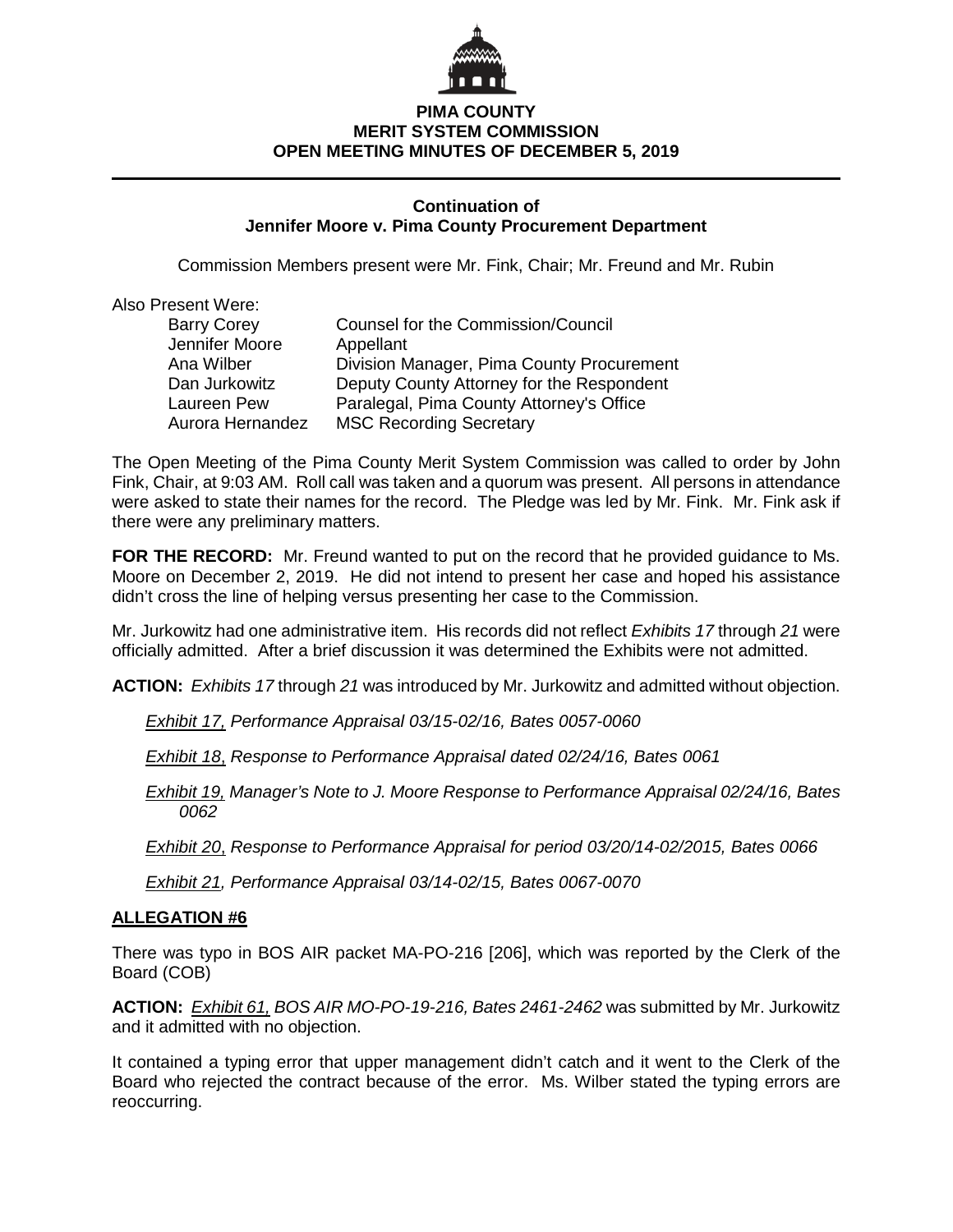Ms. Moore cross examined and asked if she signed the document. Ms. Wilber did not have firsthand knowledge of Ms. Moore filling out the document.

### **ALLEGATION #7**

You added an erroneous scope to the Housing First MA amendment requiring the Procurement Director to return the amendment for correction.

**ACTION:** *Exhibit 62***,** *Proposed Amended Scope of Services MA-PO-19-035, Bates 2560* was introduced by Mr. Jurkowitz and was admitted without objection.

Ms. Wilber explained the original contract was for a specific task. Ms. Moore attempted to use the same contract for the same vendor but for a different task. The appropriate process would be to use a new contract for the specific task.

**ACTION:** *Exhibit 68, Approved Scope of Services MA-P0-19-035, Bates 2589* admitted with objection as *Exhibit 68* is a different contract. *Exhibit 68* was withdrawn. Mr. Jurkowitz would provide a copy of the original contract.

Ms. Moore asked if she could submit her documentation pertaining to Paragraph 7 which is *Exhibit G*. If the documentation is to be reviewed, Mr. Jurkowitz informed the Commission they would have to go into Executive Session as the material is Attorney-Client Privileged.

The Commissioners did not look at the document but discussed admitting the document. If it is to be considered by the Commission, it must take place in Executive Session. Mr. Corey referenced A.R.S. § 38-431.03(A)(2). Discussion or consideration of records exempt by law from public inspection, including the receipt and discussion of information or testimony that is specifically required to be maintained as confidential by state or federal law. Mr. Corey suggested they go into Executive Session.

**ACTION:** Mr. Rubin motioned to go into Executive Session and Mr. Freund seconded. Motion passed unanimously. At this time the document was not admitted as the Commissioners must review the information to determine if it should be admitted.

**ACTION:** *Exhibit G,* was reviewed and discussed in Executive Session because it contained Client/Attorney privileged information. Ms. Moore presented the document and was admitted with no objections. This document will be retained and sealed with the Executive Session minutes.

### **ALLEGATION #8**

On 7/15/2019, you submitted an untimely request for approval of supervisor/subordinate relationship of panel members for RFP-PO-19-007. This request should have been submitted when RQM was approved on 4/4/2019.

**ACTION:** *Exhibit 69, Request for Approval RFP-1900007, Bates 0876* was introduced by Mr. Jurkowitz and admitted without objection.

The title is "Procurement Department Administrative Procedure for Evaluation Committee Selection and Administration." It is the process and procedure for nominating panel members who evaluate the proposals that are received in the department.

Ms. Wilber read Section VI, Responsibilities; Bates #2601, paragraph 2; and Section VII, Preferred Proposal Evaluation Process for Solicitations, paragraph A, Bates #2603.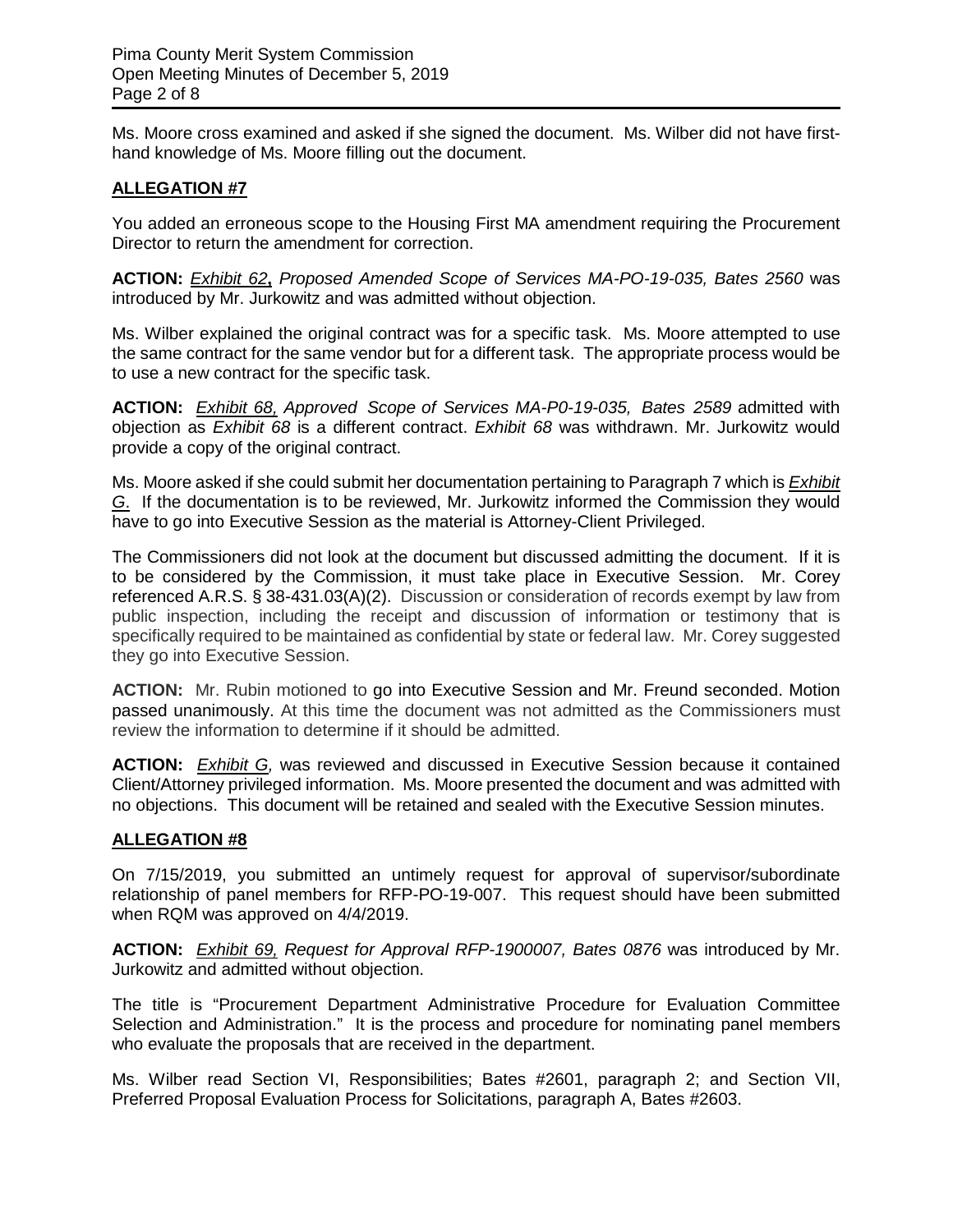Mr. Jurkowitz explained this is the Procurement Department procedure for selecting evaluation panels. Request for Proposals require a panel. If there is a superior-subordinate relationship the Procurement Director has to approve those members to the panel to avoid having a supervisor influencing the decision-making of an employee.

**ACTION:** *Exhibit 39***,** *Request for Approval RFP-19000007, Bates 0876* was introduced by Mr. Jurkowitz and admitted without objection. This is a Memorandum from the Pima County Treasurer that was sent to the Procurement Director to approve the panel members.

The RQM must have a list of the panel members for the procurement. If there are issues it has to be addressed at that point. Requisition was approved in April, published in June and was closed in July. The selection panel had not been approved which should have been done at the beginning and not at the end of the process.

**ACTION:** *Exhibit 70***,** *RFP Specifications Package Form, Bates 2607-2614* was introduced by Mr. Jurkowitz and admitted without objection.

Someone should have noticed there was a superior/subordinate issue with the panel and it should have been addressed. This was prior to the other problems that occurred.

The RFP was approved on April 4th and published on June 10th. Why does *Exhibit 70* list two panel members versus three like *Exhibit 39*. It is assumed the panel was not complete. The Procurement Officer is responsible to ensure the RFP is complete. Ms. Wilber described the role of the Procurement Officer. Ms. Moore was to review and approve the document, *Exhibit 70*. She should have paid attention to the evaluation panel and determined if there was supervisor/subordinate relationship in the panel members. If the panel has a supervisor/subordinate relationship in the panel, it should not have gone forward.

Mr. Fink asked for clarification of Allegation 8. Is this stating the document was submitted late and should have been submitted when the RQM was approved on 4/4/2019. Ms. Wilber agreed. Mr. Fink asked if there was a document that shows the approval date versus a comment on the memorandum. The Commission and Mr. Jurkowitz discussed the process and wording of Allegation 8. Mr. Fink stated the evidence does not establish number 8 allegation. Early in the process there were two names submitted by the Treasury Department.

Ms. Moore cross-examined Ms. Wilber. She stated the following topics:

- The evaluation panel members are not certified and approved prior to receiving proposals.
- The Procurement Officer is not responsible for ensuring the panel members are approved prior to receiving and evaluating proposals.
- When the procurement process begins, the Procurement Officer then confirms the panel members are approved.
- The Procurement Officer is ensuring the solicitation process is conducted in a timely manner.
- Notifications are sent three to four months prior to the contract expiring and advising them to submit an RQM.

**ACTION:** Open Meeting recessed 10:54 AM at was Reconvened at 11:06 AM.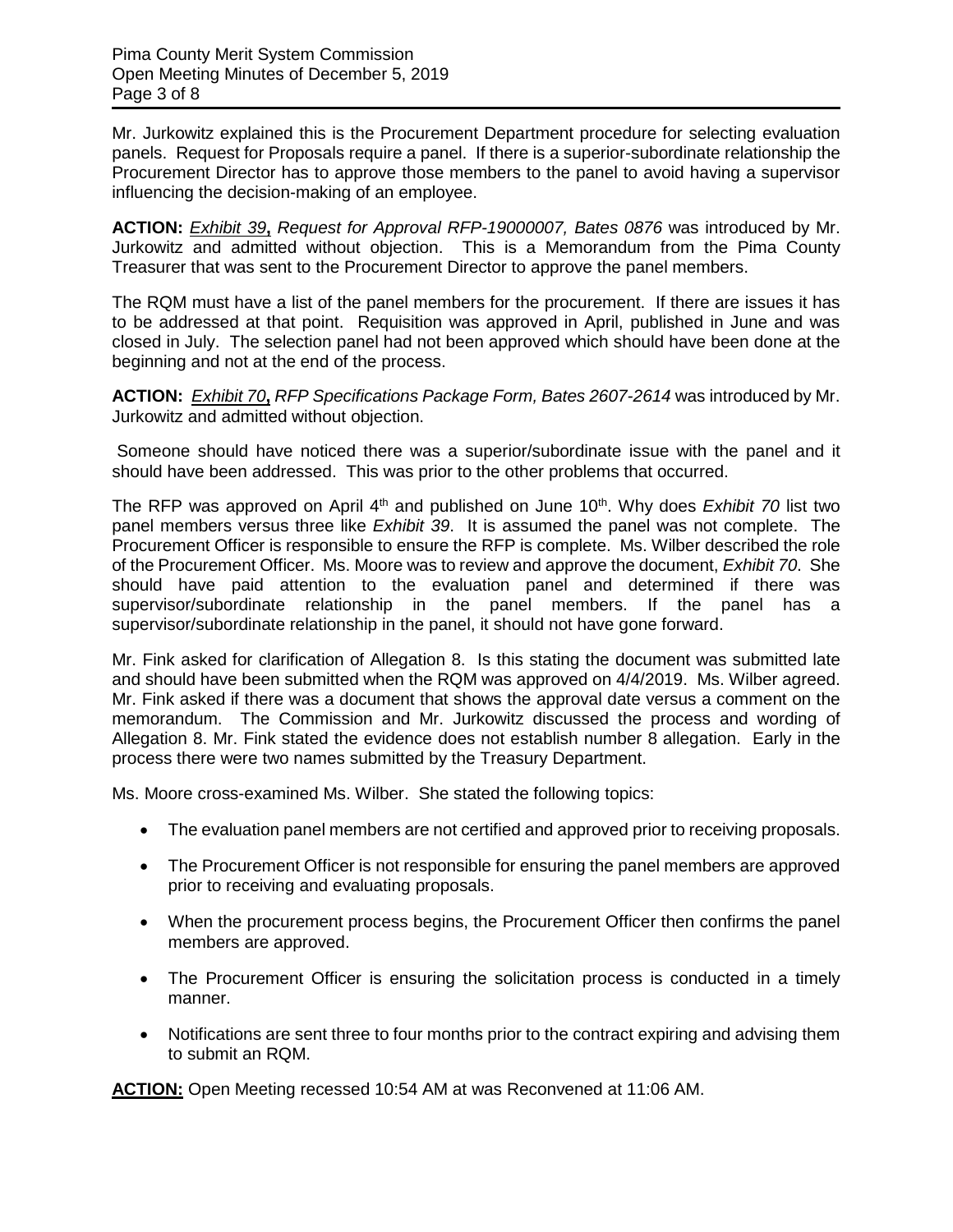# **ALLEGATION #9**

You deemed a vendor non-responsive for not bidding on two items out of 51 items, which is not standard practice and required corrective action directed by your supervisor [MA-PO -20-007].

**ACTION:** *Exhibit 40***,** *Tabulation & MQ Evaluation, Bates 0878* was introduced by Mr. Jurkowitz and admitted without objection.

IFB 1900007, Telephone Equipment and Supplies. Two bids were submitted, Anixter Incorporated and Graybar. Anixter did not submit bids for 2 items, lines 34 and 35. The vendors were to bid on the entire contract.

**ACTION:** *Exhibit 71, Pima County Standard Terms and Conditions IFB-PO-1900054, Bates 2615* was introduced by Mr. Jurkowitz and admitted without objection.

Ms. Wilber read the third paragraph of Section 2. Evaluation. The County has the discretion to deem them responsive or not responsive. Contractors should bid on all items unless otherwise indicated. If they don't, any missing item could be waived by the Procurement Director. If there are any irregularities on a bid, the Procurement Director could make the final decision.

Ms. Wilber explained the appropriate decision for bid procedure for *Exhibit 40* was not to ding the entire bid for a not responsive but to excuse the two missing items. There were only two responses and to be fair, not to ding the vendor. Because there were only two bids, it would have been appropriate to excuse the two items versus eliminating the entire bid.

The "non-responsive" notation is on *Exhibit 40* under the column for Anixter Incorporated. Ms. Wilber testified Ms. Moore prepared the sheet. The typed notation placed at the bottom of column was done by Ms. Moore. Ms. Moore presented a folder to Ms. Wilber with the BOS-AIR document the tabulation showing the bid results and no fault document. Ms. Wilber reviewed the folder and returned it to Ms. Moore and informed her Anixter Incorporated should not have been dinged for being non-responsive.

Commission discussed the appropriate action of what should have happened when Anixter Incorporated was noted as being non-responsive. Ms. Wilber said Ms. Moore should have taken the information to her and ask for further guidance. Ms. Moore should not have taken the action to eliminate Anixter Inc. for an incomplete bid.

Ms. Wilber stated a Procurement Officer cannot deem a bidder as non-responsive. When there is a problem with a bid the Procurement Officer is to speak with management. There is no written policy to support this action but it is standard practice. Procurement Officers should make a preliminary determination of the bids and any issues should be brought to the attention of upper management before they complete a tabulation and assessment. Ms. Moore prepared the document and noted the vendor was non-responsive because the vendor did not bid on two line items. The information was given to Ms. Wilber for review. The issue is Ms. Moore did not discuss the issue with Ms. Wilber, but put her findings in writing.

Ms. Moore cross examined the witness. She asked Ms. Moore if she should have discussed it with Ms. Wilber in person or submitted it in writing. Ms. Wilber stated she was to come to her to discuss it.

# **ALLEGATION #10:**

Your supervisor logged three past due requisitions, reference RQM 19-082, RQM 19-081 and RQS 19-101.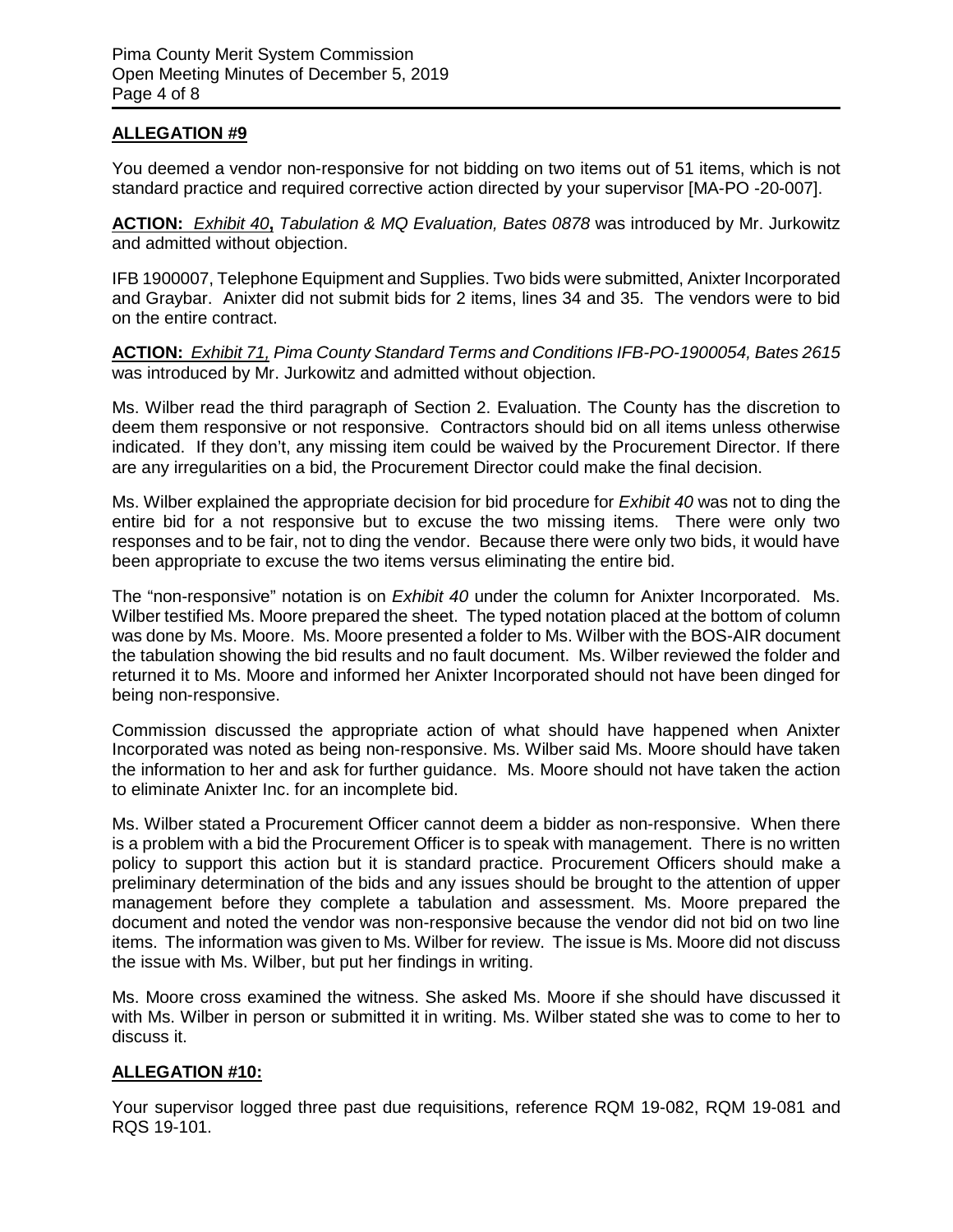**ACTION:** *Exhibit 41, Past Due/Award Milestones, Bates 0880* was introduced by Mr. Jurkowitz and admitted without objection.

Mr. Jurkowitz asked Ms. Wilber about the Procurement Officers listed as having past due items and what the concern was. Ms. Wilber stated they have metrics to achieve and if a requisition is not completed within the time frame it effects the contract date and could result in a lapse of service. Mr. Jurkowitz asked if a Procurement Officer has complete control over when they end up on the list. Ms. Wilber stated yes. She explained Ms. Moore is on the high end of number of outstanding projects. Ms. Wilber did not recall any external factors causing the delay.

Ms. Moore cross examined the witness and asked if she was evaluated on percentages. Ms. Wilber said yes. She asked if there was a lapse in service due to the late requisitions. Ms. Wilber said possibly for some of the projects. She also asked if the housing contract was put in place ahead of schedule. Ms. Wilber said yes.

# **ALLEGATION #11:**

A BOS AIR packet was rejected by COB on 2/26/2019 because it contained several errors including pages not numbered in sequence, missing NORFA document and bid documents.

**ACTION:** Mr. Jurkowitz introduced the Exhibits below and they were admitted without objection.

*Exhibit 72*, *Procurement Department Administrative Procedure PO-44, Bates 2617-2619*

*Exhibit 42*, *Email regarding errors on MA-PO-19-128, Bates 0881-0882* 

*Exhibit 44*, *Selections of MA-PO-19-128, Bates 0905, 0910, 0914,0936-0943, 0945* 

*Exhibit 43*, *Procurement Scheduled Time-Off – February 2019, Bates 0887-0888*

Ms. Wilber outlined all of the mistakes in the submittal packet and stated Ms. Moore told her she was not responsible for what was submitted to the clerk because she was out on vacation. *Exhibit 43* shows Ms. Moore as being in the office on the day it was submitted.

**ACTION:** *Exhibit J, Email chain regarding the missing NORFA document* was introduced by Mr. Jurkowitz and admitted with no objections.

Ms. Moore asked Ms. Wilber if it was correct the Buyer Senior had submitted the packet while Ms. Moore was off of work. Ms. Wilber stated it was correct. She asked Ms. Wilber if the Clerk of the Board had rejected the packet or if they contacted Procurement to give them a chance to correct it. Ms. Wilber said that it was the latter.

**ACTION:** Commission recessed for lunch at 12:07 PM and reconvened at 1:15 PM.

**ACTION:** Mr. Jurkowitz introduced the Exhibits below and were admitted with no objections.

*Exhibit 83, Proposed Amended Scope of Services MA-PO-19-035, Bates 2678* 

*Exhibit 84, County Administrator Authorization of Limited Competition MA-P0-19-035, Bates2680*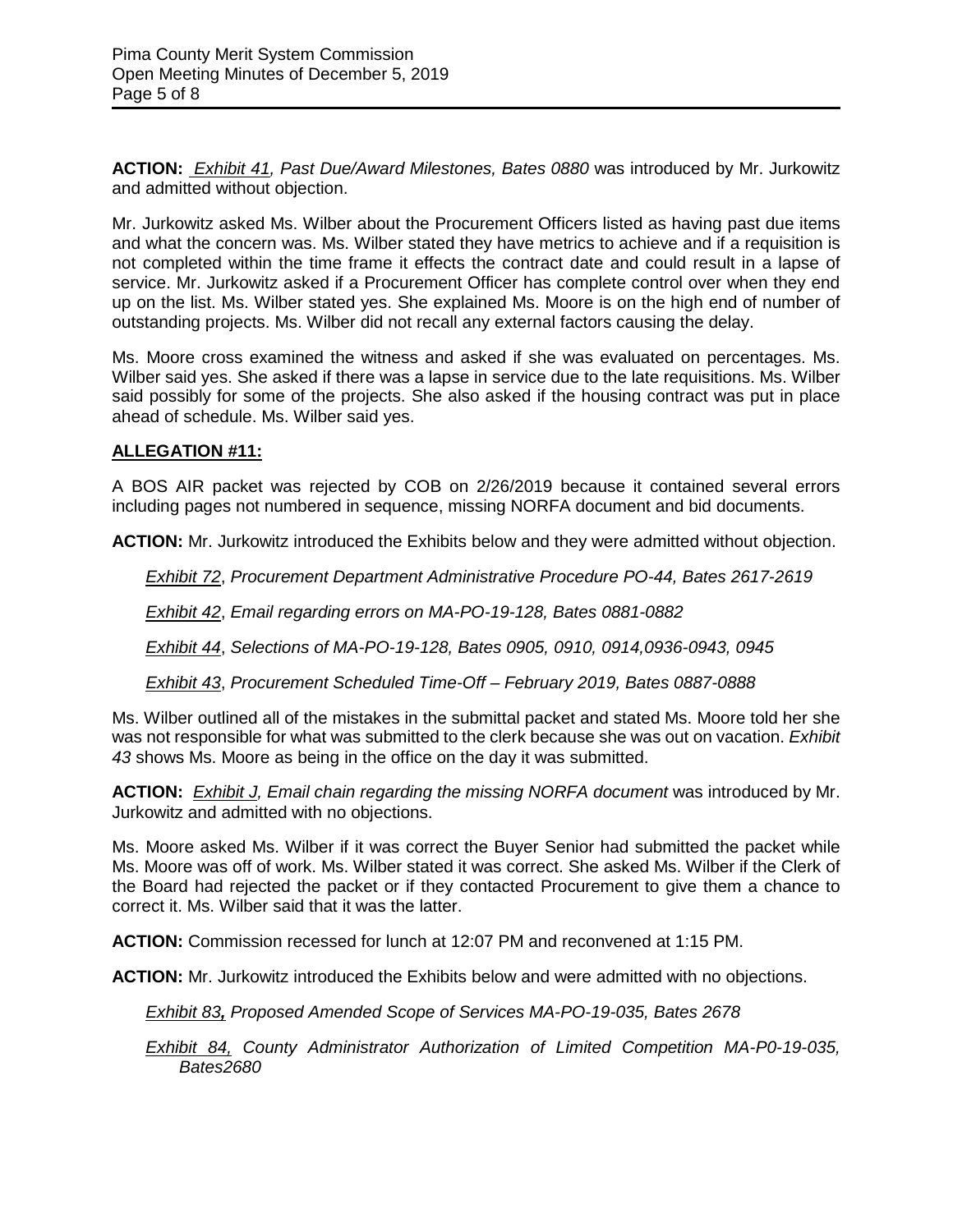# **ALLEGATION #12:**

You instructed the Buyer to discontinue Randstad US LP in the system without ensuring issued Delivery Orders and related invoices were closed.

**ACTION:** *Exhibit 73, Procurement Department Standard Operating Procedure PO-DPT-15 (Bates 2625) Bates 2620-2630* was introduced by Mr. Jurkowitz was introduced and withdrawn in order to verify if that was the correct version of the procedure in effect at the time of the allegation.

**ACTION:** *Exhibit 45, Email Re: Randstad Customer Information, Bates 0950* was introduced by Mr. Jurkowitz and admitted with no objections.

Mr. Jurkowitz asked Ms. Wilber to state what *Exhibit 45* was. She stated it was an email string about Randstad changing their legal name. Ms. Wilber stated all of the invoices in the system under the old vendor name must be paid before it is discontinued in the system and the new vendor name can be used. She explained Ms. Moore changed the vendor name while there were still outstanding invoices which prevented the contractor from being paid. Ms. Wilber stated they had to go back and reactivate the old vendor name and clear the old invoices with Finance. She stated the instructions Ms. Moore provided her Buyer Senior were not adequate.

Ms. Moore cross examined the witness and asked her if she spoke to her about coordinating the activity with the Buyer Senior. Ms. Wilber said she did not, but she saw her instructions on the email. Ms. Moore asked if the email stated she advised the Buyer to discontinue Randstad in the system without making sure the invoices are closed. Ms. Wilber stated no, but she instructed the Buyer to please discontinue the Master Agreement.

### **ALLEGATION #13:**

Your supervisor found several system error entries including commodity codes without a description, using the term "vendor" instead of "discount" for free-form lines, leaving old comments on requisitions notes and approving requisitions with incorrect descriptions.

**ACTION:** Mr. Jurkowitz introduced the Exhibits below and approved without objections.

*Exhibit 74, Procurement Department Administrative Procedure PO-49, Bates 2631-2633* 

*Exhibit 75, Screenshot of commodity code entries, Bates 2634* 

*Exhibit 76*, *Screenshot of case notes for MA 19\*31, Bates 2637-2638* 

*Exhibit 77*, *Email RE: MA 19\*31, Bates 2639-2641*

*Exhibit 46*, *Screenshot of case notes, Bates 0964*

Commissioners asked questions about comments not being up-to-date in the screenshot of case notes in *Exhibit 46*. Ms. Wilber stated that comments are required to be updated every Friday.

On cross examination, Ms. Moore asked Ms. Wilber if she was aware Ms. Moore was on vacation when the comments were not updated. Ms. Wilber said she did not know if Ms. Moore was on vacation at the time, but if she was then it would be her back-up Procurement Officer's responsibility to update the comments.

**ACTION:** *Exhibit L*, *Copy of notes provided by backup Procurement Officer when Jennifer Moore returned from vacation* was admitted by Ms. Moore after Mr. Jurkowitz asked her to lay the foundation for entry of the Exhibit. It was notes from Nancy Page to Ms. Moore advising her of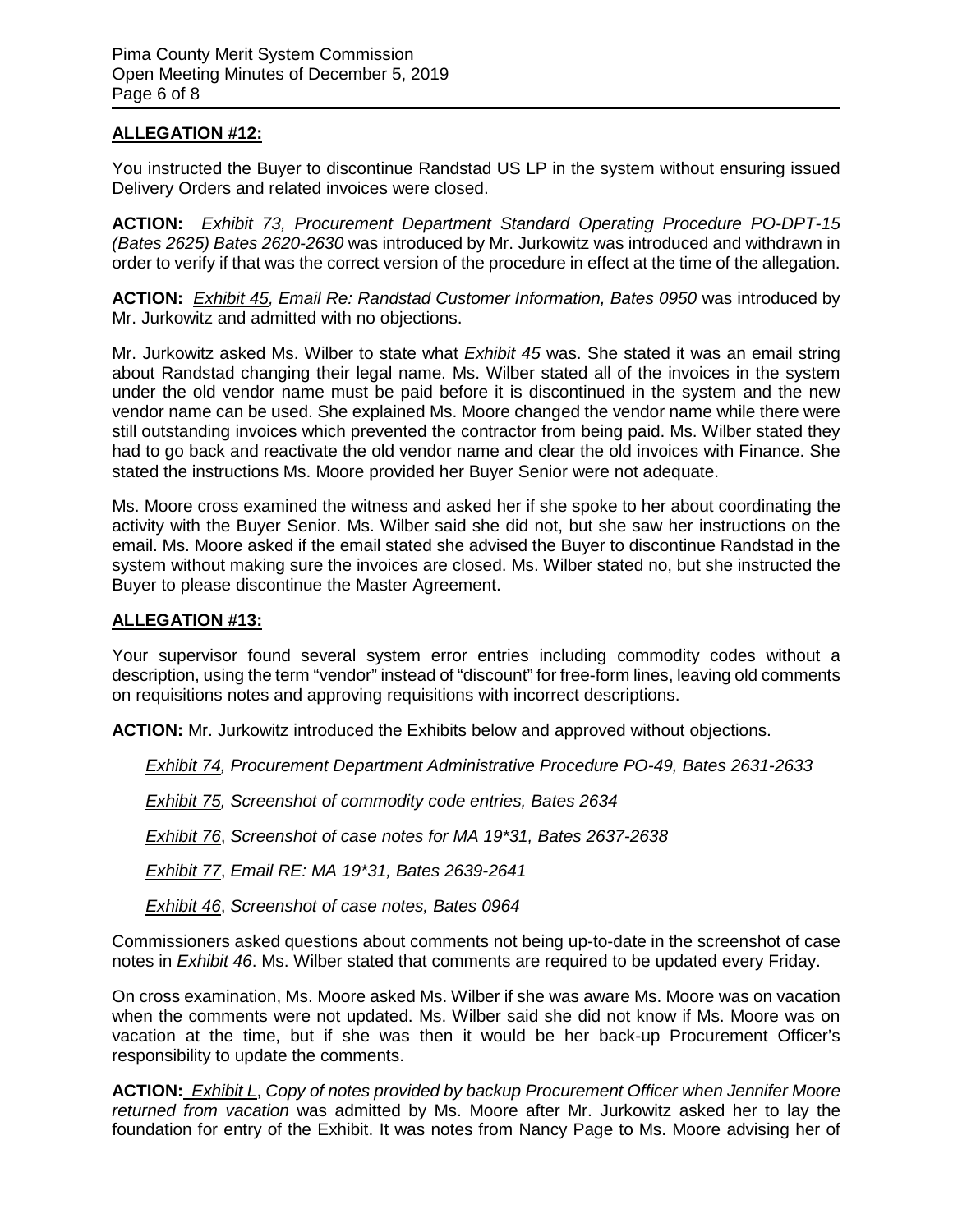what she had done in her absence. The screenshot is of the Shop function the end user sees when they use the system. The Exhibit shows free form line and discount. It also includes an open requisition report. The following page is a copy of a total open requisitions report showing examples of note status updates.

## **ALLEGATION #14:**

You changed unit prices in the tabulation sheet for IFB 1900020, which is not standard practice and required corrective action directed by your supervisor.

**ACTION:** Mr. Jurkowitz introduced the Exhibits below and admitted without objection.

### *Exhibit 56, Pima County Procurement Code 11.12.010, Bates 2179-2181*

### *Exhibit 47, IFB 1900020 Food Products Tabulation, Bates 0965-0966*

Ms. Moore cross examined the witness and asked Ms. Wilber if she should verbally speak to her or send an email instead of preparing a written report if there was an issue. Ms. Wilber stated that was correct.

**ACTION:** *Exhibit M, Copy of Solicitation for Food Products, email about specialty paper* was introduced by Ms. Moore. Mr. Jurkowitz objected based on relevance. Ms. Moore said she was intending to show it was acceptable to convert packages to increase competition. Mr. Fink said there was a lot of testimony, but no evidence. Mr. Jurkowitz objected to all documents except for the Invitation for Bids. Mr. Fink asked questions about the email on the solicitation for food products. Exhibit M was admitted excluding everything but the IFB and everything following the email except for the last page.

Ms. Moore asked if the primary issue was that she completed the tabulation sheet with an analysis and provided it for review without speaking to Ms. Wilber first. Ms. Wilber responded yes.

**ACTION:** Commission recessed for a ten-minute break at 3:02 PM and reconvened at 3:10 PM.

**ACTION:** *Exhibit M, Copy of Solicitation for Food Products, email about specialty paper* Ms. Moore re-introduced the email in Exhibit M and it was admitted with an objection from Mr. Jurkowitz.

Ms. Wilber answered questions from Commissioners regarding the error on the IFB. Ms. Wilber stated the last document in *Exhibit M* is instructions to vendors. Ms. Wilber stated there was an error on the vendor response and according to Procurement Code there is a process to follow.

Ms. Moore asked if there was an Exhibit showing the error in the vendor's response. Ms. Wilber stated Ms. Moore pointed out the error in the response.

### **ALLEGATION #15:**

Your supervisor corrected numerous errors on NORFA for IFP-PO-1900020.

**ACTION:** *Exhibit 48, Notice of Recommendation for Award 1900020 Bates 0970-0972, 0974* was introduced by Mr. Jurkowitz and admitted with no objections.

Ms. Wilber answered Mr. Jurkowitz's questions regarding the problems with the NORFA.

• The main problem was they were awarding more than one bidder and the word bidder is singular.